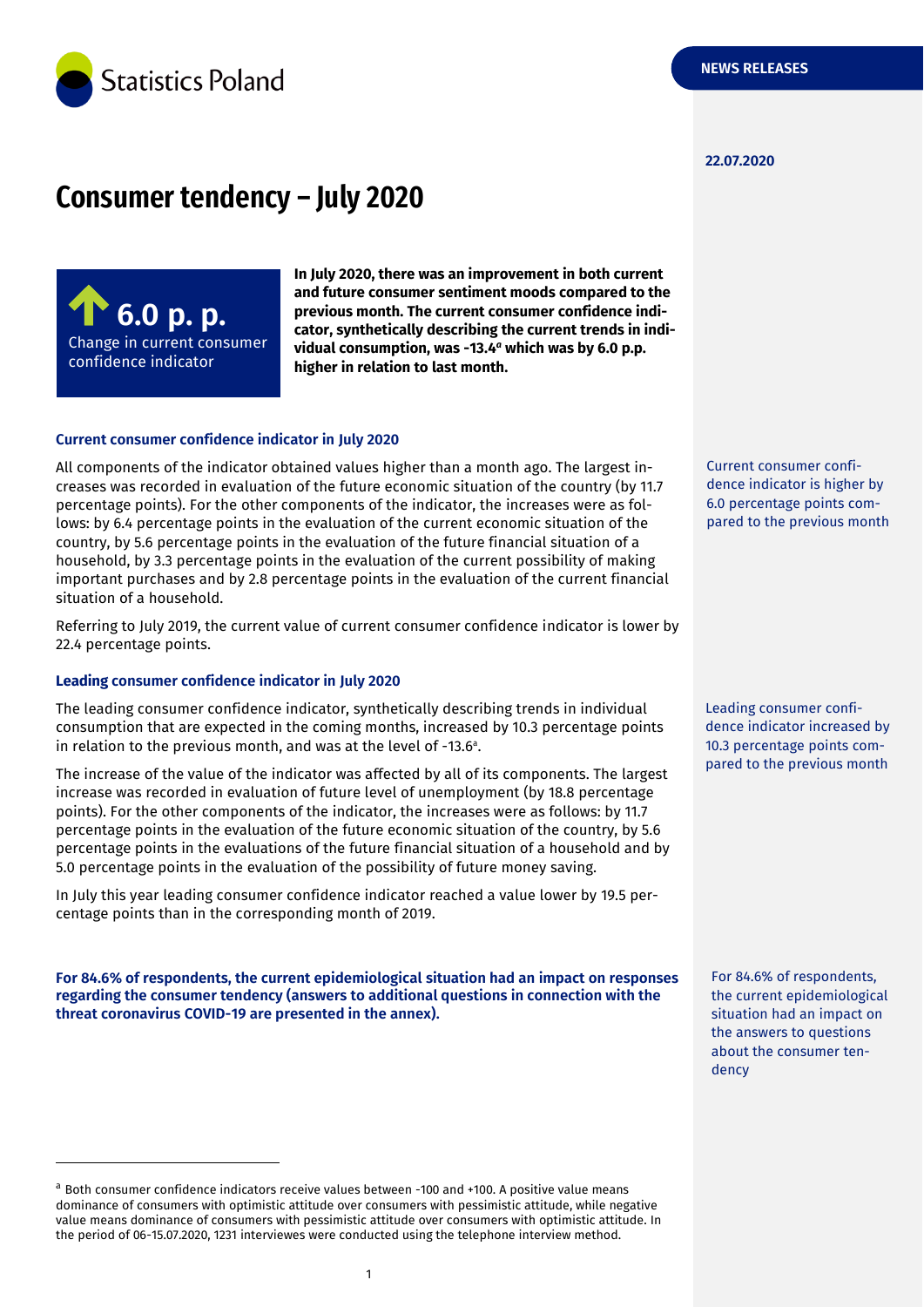#### **Table 1. Current consumer confidence indicator**

| Survey period                                     |       | Changes in the house-<br>hold's financial condition: |                               | Changes in general eco-<br>nomic situation of the<br>country: |                               | Current ma-        | Current con-                         |  |
|---------------------------------------------------|-------|------------------------------------------------------|-------------------------------|---------------------------------------------------------------|-------------------------------|--------------------|--------------------------------------|--|
| Year Quarter                                      |       | over the<br>last 12<br>months                        | over the<br>next 12<br>months | over the<br>last 12<br>months                                 | over the<br>next 12<br>months | jor purcha-<br>ses | sumer confi-<br>dence indica-<br>tor |  |
|                                                   | Month | a                                                    | b                             | c                                                             | d                             | e                  |                                      |  |
| balance of evaluations in percent<br><b>Years</b> |       |                                                      |                               |                                                               |                               |                    |                                      |  |
| 2007                                              |       | $-10.9$                                              | $-1.9$                        | $-17.7$                                                       | $-6.6$                        | 1.3                | $-7.1$                               |  |
| 2008                                              |       | $-10.6$                                              | $-4.5$                        | $-16.6$                                                       | $-9.7$                        | 1.2                | $-8.0$                               |  |
| 2009                                              |       | $-18.1$                                              | $-11.1$                       | $-40.0$                                                       | $-26.5$                       | $-16.1$            | $-22.3$                              |  |
| 2010                                              |       | $-17.2$                                              | $-8.2$                        | $-31.2$                                                       | $-18.9$                       | $-9.2$             | $-16.9$                              |  |
| 2011                                              |       | $-22.4$                                              | $-14.6$                       | $-41.5$                                                       | $-30.8$                       | $-15.9$            | $-25.0$                              |  |
| 2012                                              |       | $-25.4$                                              | $-18.5$                       | $-46.5$                                                       | $-38.0$                       | $-19.3$            | $-29.5$                              |  |
| 2013                                              |       | $-21.9$                                              | $-13.6$                       | $-45.2$                                                       | $-31.2$                       | $-21.6$            | $-26.7$                              |  |
| 2014                                              |       | $-15.7$                                              | $-7.3$                        | $-29.9$                                                       | $-18.4$                       | $-13.7$            | $-17.0$                              |  |
| 2015                                              |       | $-10.7$                                              | $-2.8$                        | $-21.5$                                                       | $-11.4$                       | $-8.2$             | $-10.9$                              |  |
| 2016                                              |       | $-3.9$                                               | 0.9                           | $-11.0$                                                       | $-9.4$                        | $-2.5$             | $-5.2$                               |  |
| 2017                                              |       | 0.1                                                  | 2.8                           | 1.8                                                           | $-1.8$                        | 9.2                | 2.4                                  |  |
| 2018                                              |       | 0.6                                                  | 3.6                           | 8.7                                                           | 2.8                           | 12.8               | 5.7                                  |  |
| 2019                                              |       | 4.8                                                  | 6.3                           | 9.7                                                           | 1.2                           | 16.4               | 7.7                                  |  |
|                                                   |       |                                                      |                               | Quarters                                                      |                               |                    |                                      |  |
| 2019                                              | T     | 2.1                                                  | 5.8                           | 7.8                                                           | 2.2                           | 13.8               | 6.3                                  |  |
|                                                   | Ш     | 6.0                                                  | 7.5                           | 9.6                                                           | 2.3                           | 16.4               | 8.4                                  |  |
|                                                   | Ш     | 5.9                                                  | 7.1                           | 12.1                                                          | 2.6                           | 18.0               | 9.1                                  |  |
|                                                   | IV    | 5.1                                                  | 4.6                           | 9.3                                                           | $-2.5$                        | 17.4               | 6.8                                  |  |
| 2020                                              | L     | 1.8                                                  | 2.0                           | 2.4                                                           | -8.7                          | 13.1               | 2.1                                  |  |
|                                                   | Ш     | $-9.5$                                               | $-19.7$                       | $-32.3$                                                       | $-47.8$                       | $-34.0$            | $-28.7$                              |  |
|                                                   |       |                                                      |                               | <b>Months</b>                                                 |                               |                    |                                      |  |
| 2019                                              | 01    | 1.6                                                  | 2.8                           | 6.9                                                           | 0.6                           | 14.9               | 5.4                                  |  |
|                                                   | 02    | 1.5                                                  | 6.9                           | 5.3                                                           | 1.8                           | 11.9               | 5.5                                  |  |
|                                                   | 03    | 3.2                                                  | 7.7                           | 11.1                                                          | 4.2                           | 14.5               | 8.2                                  |  |
|                                                   | 04    | 6.0                                                  | 7.9                           | 7.1                                                           | $-0.5$                        | 15.4               | 7.2                                  |  |
|                                                   | 05    | 4.4                                                  | 7.0                           | 9.9                                                           | 3.5                           | 16.7               | 8.3                                  |  |
|                                                   | 06    | 7.5                                                  | 7.7                           | 12.0                                                          | 3.9                           | 17.1               | 9.6                                  |  |
|                                                   | 07    | 5.4                                                  | 8.9                           | 11.9                                                          | 2.8                           | 16.2               | 9.0                                  |  |
|                                                   | 08    | 5.4                                                  | 4.4                           | 10.7                                                          | 2.2                           | 18.5               | 8.2                                  |  |
|                                                   | 09    | 6.9                                                  | 8.0                           | 13.7                                                          | 2.8                           | 19.4               | 10.2                                 |  |
|                                                   | 10    | 6.6                                                  | 5.9                           | 12.1                                                          | 3.4                           | 18.2               | 9.3                                  |  |
|                                                   | 11    | 5.5                                                  | 5.0                           | 10.0                                                          | $-3.0$                        | 16.1               | 6.7                                  |  |
|                                                   | 12    | 3.3                                                  | 2.8                           | 5.6                                                           | -7.9                          | 17.9               | 4.3                                  |  |
| 2020                                              | 01    | 4.2                                                  | 2.0                           | 3.7                                                           | -7.7                          | 16.1               | 3.7                                  |  |
|                                                   | 02    | $-0.8$                                               | 2.4                           | 1.9                                                           | $-8.4$                        | 11.5               | 1.3                                  |  |
|                                                   | 03    | 1.9                                                  | 1.7                           | 1.5                                                           | $-10.1$                       | 11.5               | 1.3                                  |  |
|                                                   | 04    | $-9.1$                                               | $-30.5$                       | $-30.5$                                                       | $-64.5$                       | $-47.3$            | $-36.4$                              |  |
|                                                   | 05    | $-11.0$                                              | $-19.6$                       | $-35.6$                                                       | $-48.9$                       | $-35.7$            | $-30.1$                              |  |
|                                                   | 06    | $-8.3$                                               | $-8.9$                        | $-30.8$                                                       | $-30.1$                       | $-19.0$            | $-19.4$                              |  |
|                                                   | 07    | $-5.5$                                               | $-3.3$                        | $-24.4$                                                       | $-18.4$                       | $-15.7$            | $-13.4$                              |  |
|                                                   |       |                                                      |                               |                                                               |                               |                    |                                      |  |

Current consumer confidence indicator is the average of balances of evaluations changes in the household's financial condition, changes in general economic situation of the country and currently made major purchases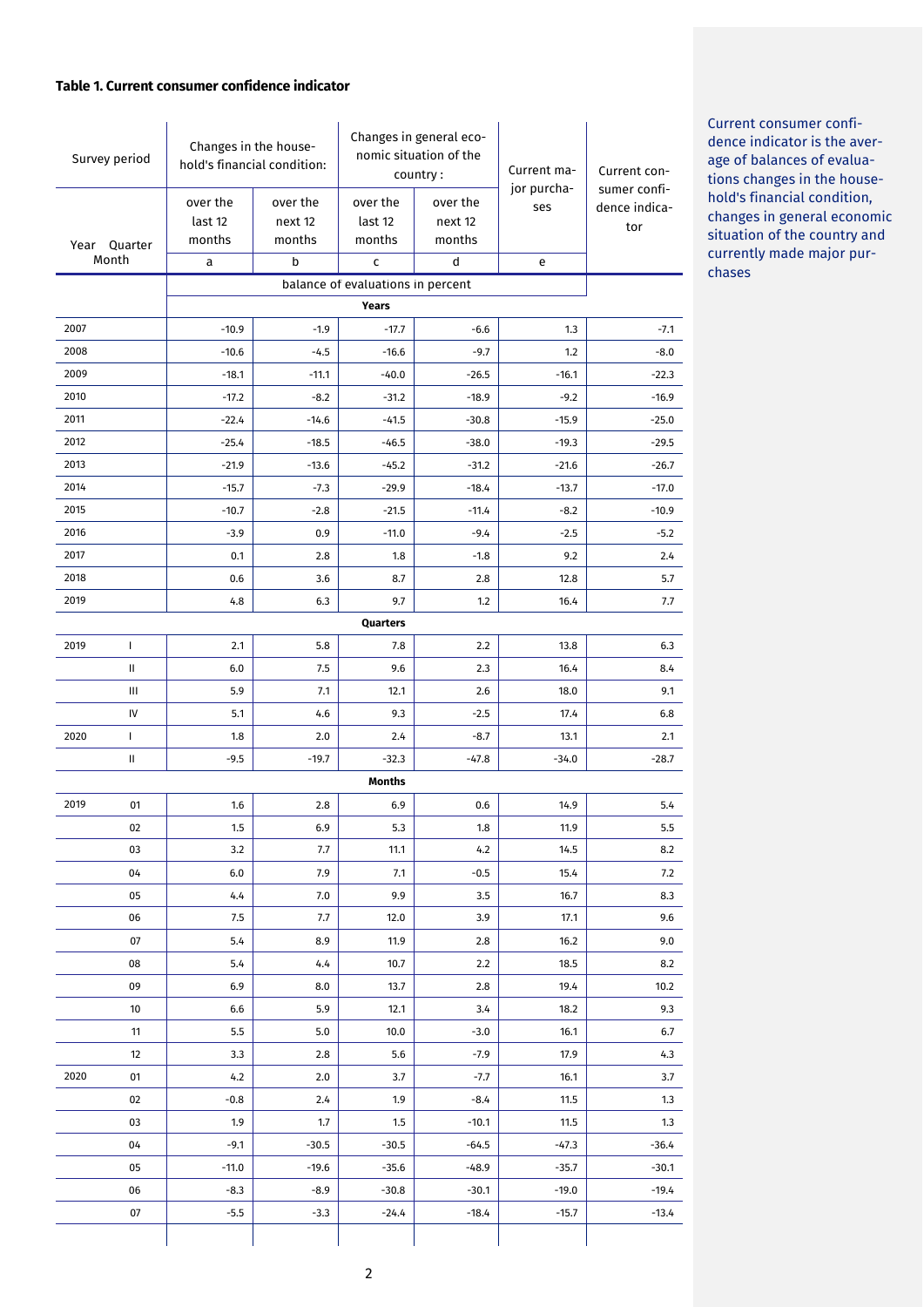

#### **Chart 1. Current consumer confidence indicator and its component values by month in 2017–2020**

**Chart 2. Current consumer confidence indicator and its component values by years**



Current consumer confidence indicator Changes in the household's financial condition over the last 12 months Changes in the household's financial condition over the next 12 months Changes in general economic situation of the country over the last 12 months  $\bullet$  Changes in general economic situation of the country over the next 12 months Current major purchases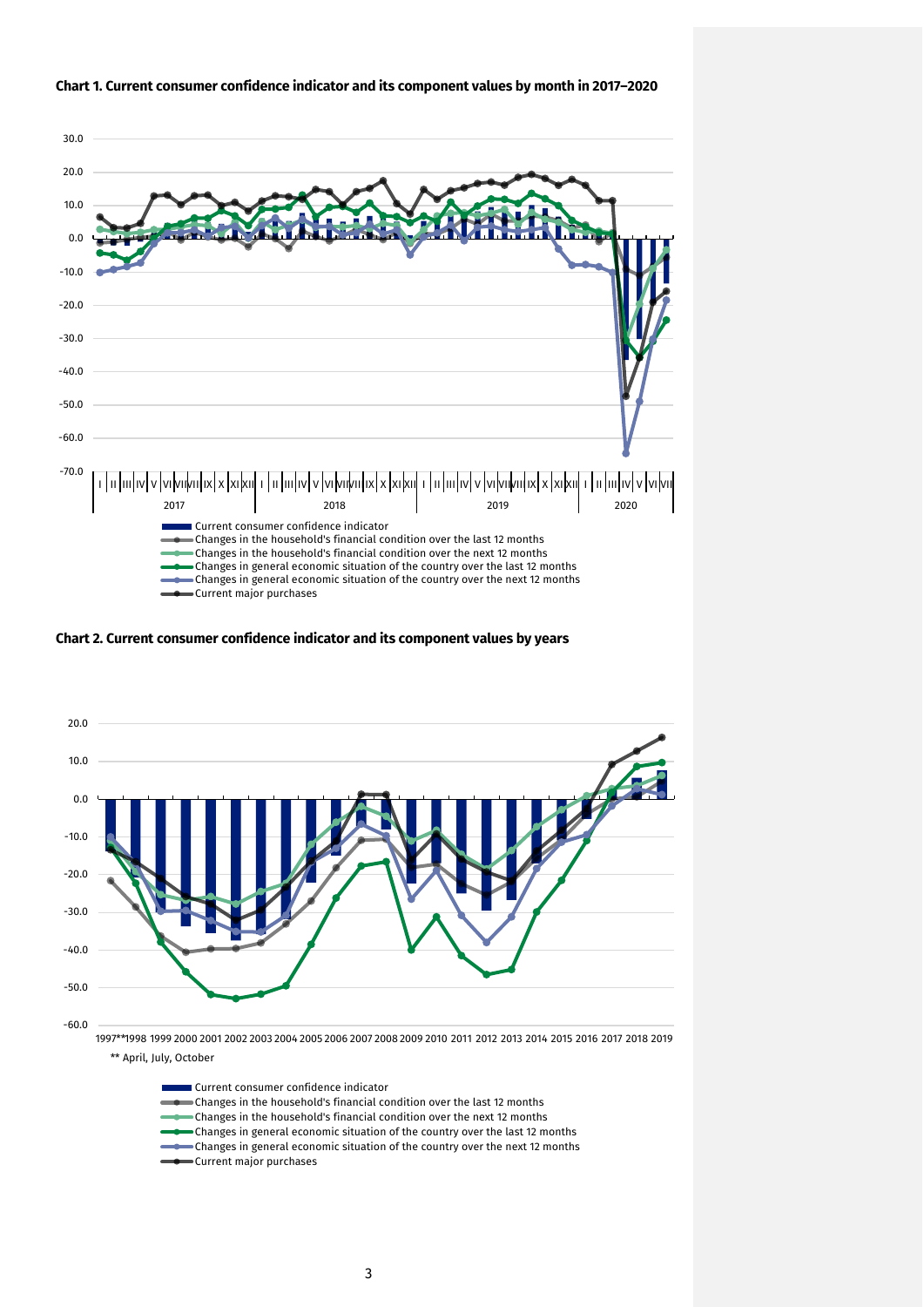#### **Table 2. Leading consumer confidence indicator**

| Survey period<br>Quarter<br>Year<br>Month |                                            | Changes in the<br>household's fi-<br>nancial condi-<br>tion<br>b | Changes in gen-<br>eral economic<br>situation of the<br>country<br>d | Changes in unem-<br>ployment (with in-<br>verted sign)<br>f | Propensity<br>to save (in<br>future) | Leading<br>consumer<br>confidence<br>indicator |  |  |
|-------------------------------------------|--------------------------------------------|------------------------------------------------------------------|----------------------------------------------------------------------|-------------------------------------------------------------|--------------------------------------|------------------------------------------------|--|--|
|                                           |                                            |                                                                  | $\mathsf g$                                                          |                                                             |                                      |                                                |  |  |
|                                           | balance of evaluations in percent<br>Years |                                                                  |                                                                      |                                                             |                                      |                                                |  |  |
| 2006                                      |                                            | $-6.1$                                                           | $-13.0$                                                              | $-6.3$                                                      | $-48.3$                              | $-18.5$                                        |  |  |
| 2007                                      |                                            | $-1.9$                                                           | $-6.6$                                                               | 17.6                                                        | $-40.7$                              | $-7.9$                                         |  |  |
| 2008                                      |                                            | $-4.5$                                                           | $-9.7$                                                               | 5.1                                                         | $-37.2$                              | $-11.6$                                        |  |  |
| 2009                                      |                                            | $-11.1$                                                          | $-26.5$                                                              | $-54.6$                                                     | $-37.1$                              | $-32.5$                                        |  |  |
| 2010                                      |                                            | $-8.2$                                                           | $-18.9$                                                              | $-34.4$                                                     | $-32.0$                              | $-23.5$                                        |  |  |
| 2011                                      |                                            | $-14.6$                                                          | $-30.8$                                                              | $-37.0$                                                     | $-36.1$                              | $-29.8$                                        |  |  |
| 2012                                      |                                            | $-18.5$                                                          | $-38.0$                                                              | $-53.3$                                                     | $-36.9$                              | $-36.7$                                        |  |  |
| 2013                                      |                                            | $-13.6$                                                          | $-31.2$                                                              | $-53.7$                                                     | $-36.1$                              | $-33.7$                                        |  |  |
| 2014                                      |                                            | $-7.3$                                                           | $-18.4$                                                              | $-31.1$                                                     | $-30.5$                              | $-21.8$                                        |  |  |
| 2015                                      |                                            | $-2.8$                                                           | $-11.4$                                                              | $-19.7$                                                     | $-26.3$                              | $-15.1$                                        |  |  |
| 2016                                      |                                            | 0.9                                                              | $-9.4$                                                               | $-7.8$                                                      | $-18.0$                              | $-8.6$                                         |  |  |
| 2017                                      |                                            | 2.8                                                              | $-1.8$                                                               | 8.5                                                         | $-10.6$                              | $-0.3$                                         |  |  |
| 2018                                      |                                            | 3.6                                                              | 2.8                                                                  | 12.6                                                        | $-7.5$                               | 2.9                                            |  |  |
| 2019                                      |                                            | 6.3                                                              | 1.2                                                                  | 7.7                                                         | 0.8                                  | 4.0                                            |  |  |
|                                           |                                            |                                                                  |                                                                      | Quarters                                                    |                                      |                                                |  |  |
| 2019                                      | $\mathbf{I}$                               | 5.8                                                              | 2.2                                                                  | 8.2                                                         | $-2.7$                               | 3.4                                            |  |  |
|                                           | Ш                                          | 7.5                                                              | 2.3                                                                  | 11.1                                                        | 0.3                                  | 5.3                                            |  |  |
|                                           | Ш                                          | 7.1                                                              | 2.6                                                                  | 9.6                                                         | 3.2                                  | 5.6                                            |  |  |
|                                           | IV                                         | 4.6                                                              | $-2.5$                                                               | 2.0                                                         | 2.5                                  | 1.7                                            |  |  |
| 2020                                      | $\mathbf{I}$                               | 2.0                                                              | $-8.7$                                                               | 0.3                                                         | $-0.4$                               | $-1.7$                                         |  |  |
|                                           | Ш                                          | $-19.7$                                                          | $-47.8$                                                              | $-68.9$                                                     | $-8.8$                               | $-36.3$                                        |  |  |
|                                           |                                            |                                                                  |                                                                      | Months                                                      |                                      |                                                |  |  |
| 2019                                      | 01                                         | 2.8                                                              | 0.6                                                                  | 7.2                                                         | $-1.6$                               | 2.2                                            |  |  |
|                                           | 02                                         | 6.9                                                              | $1.8\,$                                                              | $7.6\,$                                                     | $-3.4$                               | 3.2                                            |  |  |
|                                           | 03                                         | 7.7                                                              | 4.2                                                                  | 9.8                                                         | $-3.1$                               | 4.7                                            |  |  |
|                                           | 04                                         | 7.9                                                              | $-0.5$                                                               | 8.1                                                         | $-1.4$                               | 3.5                                            |  |  |
|                                           | 05                                         | 7.0                                                              | 3.5                                                                  | 10.0                                                        | $-0.8$                               | 4.9                                            |  |  |
|                                           | 06                                         | 7.7                                                              | 3.9                                                                  | 15.3                                                        | 3.1                                  | 7.5                                            |  |  |
|                                           | 07                                         | 8.9                                                              | 2.8                                                                  | 10.3                                                        | 1.7                                  | 5.9                                            |  |  |
|                                           | 08                                         | 4.4                                                              | 2.2                                                                  | 8.7                                                         | 0.4                                  | 3.9                                            |  |  |
|                                           | 09                                         | 8.0                                                              | 2.8                                                                  | 9.8                                                         | 7.5                                  | 7.0                                            |  |  |
|                                           | 10                                         | 5.9                                                              | 3.4                                                                  | 2.5                                                         | 2.6                                  | 3.6                                            |  |  |
|                                           | 11                                         | 5.0                                                              | $-3.0$                                                               | 2.9                                                         | 3.9                                  | 2.2                                            |  |  |
|                                           | 12                                         | 2.8                                                              | $-7.9$                                                               | 0.5                                                         | 1.2                                  | $-0.8$                                         |  |  |
| 2020                                      | 01                                         | 2.0                                                              | -7.7                                                                 | 2.4                                                         | 1.1                                  | $-0.6$                                         |  |  |
|                                           | 02                                         | 2.4                                                              | $-8.4$                                                               | $-0.7$                                                      | $-2.0$                               | $-2.2$                                         |  |  |
|                                           | 03                                         | 1.7                                                              | $-10.1$                                                              | $-0.7$                                                      | $-0.2$                               | $-2.3$                                         |  |  |
|                                           | 04                                         | $-30.5$                                                          | $-64.5$                                                              | $-77.7$                                                     | $-18.3$                              | -47.7                                          |  |  |
|                                           | 05                                         | $-19.6$                                                          | $-48.9$                                                              | $-73.2$                                                     | $-7.4$                               | $-37.3$                                        |  |  |
|                                           | 06                                         | $-8.9$                                                           | $-30.1$                                                              | $-55.8$                                                     | -0.6                                 | $-23.9$                                        |  |  |
|                                           | 07                                         | $-3.3$                                                           | $-18.4$                                                              | $-37.0$                                                     | 4,4                                  | $-13.6$                                        |  |  |

Leading consumer confidence indicator is the average of balances of evaluations changes in the household's financial condition, general economic situation of the country, trends in the level of unemployment (with inverted sign) and saving money in the next 12 months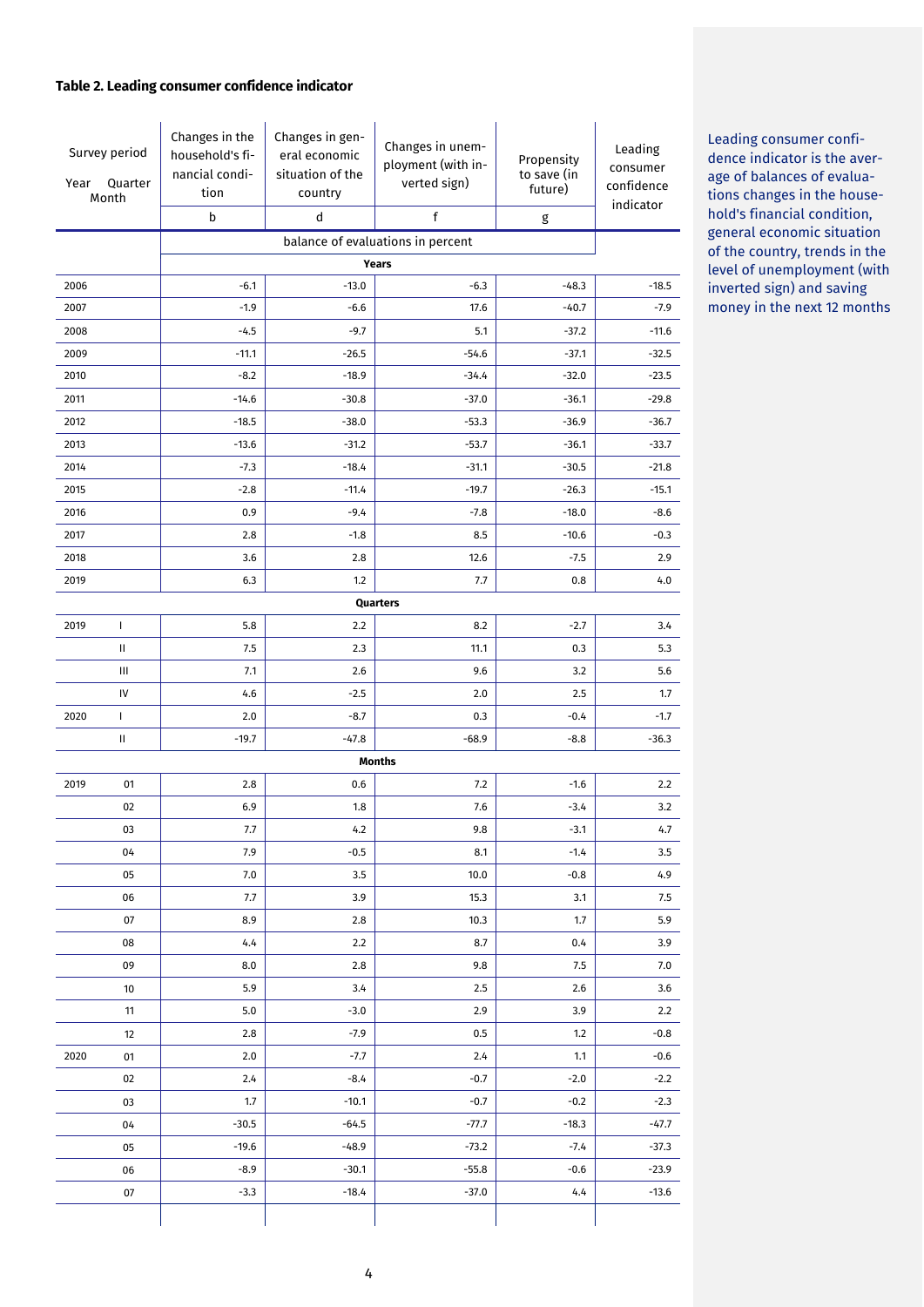

#### **Chart 3. Leading consumer confidence indicator and its component values by month in 2017–2020**

**Chart 4. Leading consumer confidence indicator and its component values by years**



Leading consumer confidence indicator

- Changes in the household's financial condition over the next 12 month
- Changes in general economic situation of the country over the next 12 months
- Changes in unemployment (with inverted sign)
- Propensity to save (in future)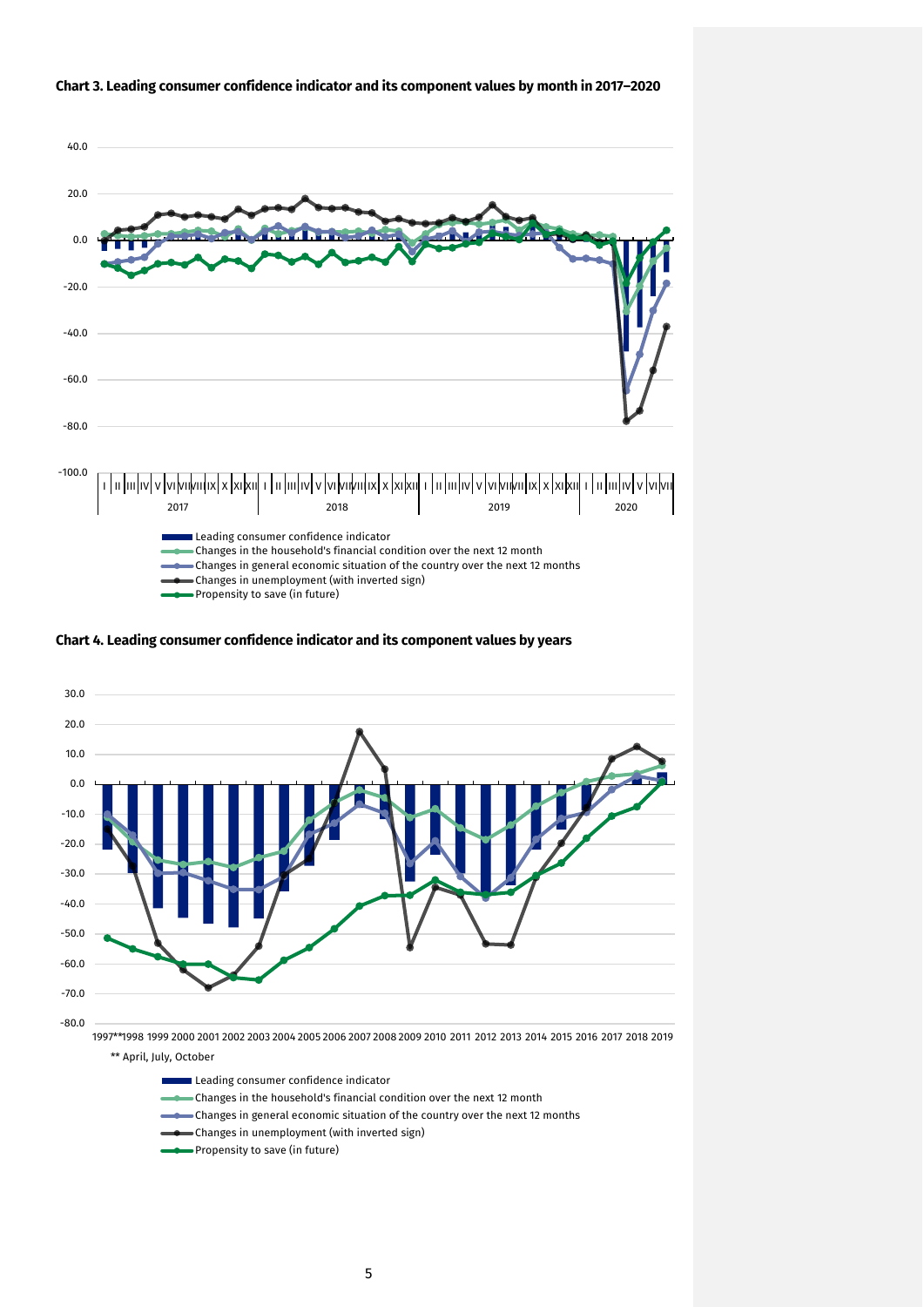# **Annex**

# **Additional questions in relation to the epidemiological situation (threat of COVID-19 coronavirus)**



**In July 2020, for 52.5% of respondents, the current epidemiological situation poses a big threat to the economy in Poland (a decrease of 8.5 percentage points compared to the previous month).** 

# **Impact of the current epidemiological situation on responses to the consumer tendency**

From among respondents declaring the impact of the epidemiological situation on responses regarding the consumer tendency, 56.1% described it as moderate and 28.5% as significant. For 15.4% of respondents, the current situation had no impact on the answers.

**Chart 1. Impact of current epidemiological situation (COVID-19 coronavirus) on responses - response structure (%)**



#### 28.5% of respondents declared a significant impact of the epidemiological situation on responses regarding the consumer tendency

# **Fear of losing a job or stopping running your own business due to the current epidemiological situation**

Among the employed (61.8% of respondents), 6.5% of respondents have a definite fear of losing their job or stopping their own business. For the "possible" and "rather not" options, the response rate was 20.0% and 31.4%, respectively. The percentage of working people who do not have any concerns is 40.6%. A small number of working respondents (1.5%) had no opinion.

6.5% of respondents expressed a definite fear of losing their job or stopping their own business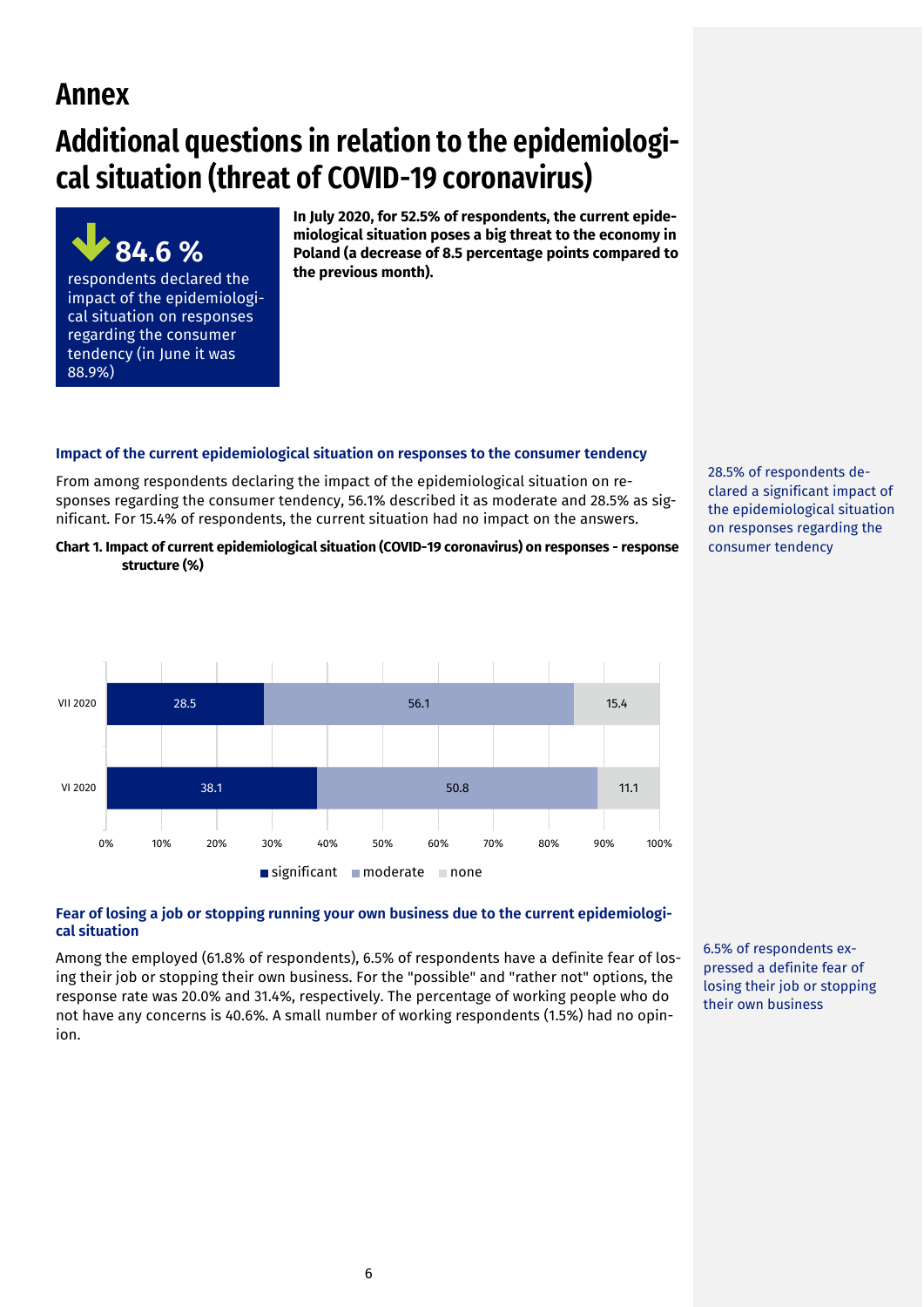

# **Chart 2. Fear of losing your job or stopping your own business due to the current epidemiological situation (COVID-19 coronavirus) - structure of responses for employees (%)**

## **What threat is the current epidemiological situation for the health of the population of Poland as a whole**

For 27.9% of respondents, the current epidemiological situation poses a big threat to the health of the population as a whole. The average threat is felt by 52.5% of respondents. A small threat is declared by 17.8%, while only 1.8% of respondents said there was no threat.





According to 27.9% of respondents, the current epidemiological situation poses a big threat to the health of the population as a whole

# **What threat is the current epidemiological situation for personal health**

For 21.8% of respondents, the current epidemiological situation is a big threat to their personal health. 47.8% of respondents feel an average threat. 26.8% declare a small threat, while 3.6% of respondents said no threat.

For 21.8% of respondents, the current epidemiological situation is a big threat to their personal health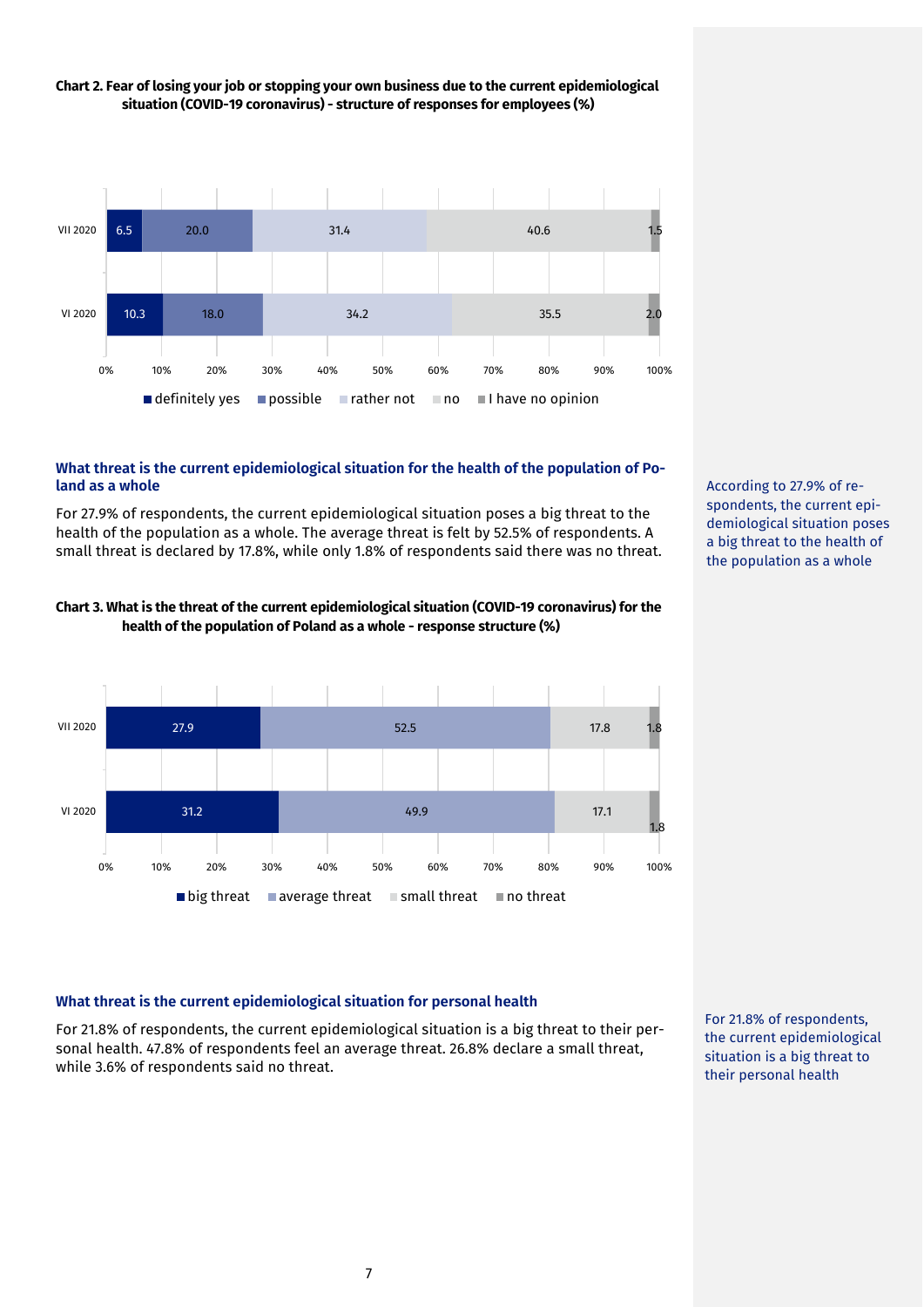

#### **Chart 4. What is the threat of the current epidemiological situation (COVID-19 coronavirus) for personal health - response structure (%)**

# **What threat is the current epidemiological situation for the economy in Poland**

According to 52.5% of respondents, the current epidemiological situation is a big threat to the economy in Poland. The average threat to the economy is felt by 39.8% of respondents. Only 7.0% declare a small threat, while barely 0.7% of respondents declare no threat.



#### **Chart 5. What is the threat of the current epidemiological situation (COVID-19 coronavirus) for the economy in Poland - response structure (%)**



### **What threat is the current epidemiological situation for personal financial situation**

For 14.7% of respondents, the current epidemiological situation is a big threat to their personal financial situation. The average threat is felt by 45.3% of those who answered the questions about the consumer tendency. A small threat is declared by 27.8%, while no threat was stated by 12.2% of respondents.

For 14.7% of respondents, the current epidemiological situation is a big threat to their personal financial situation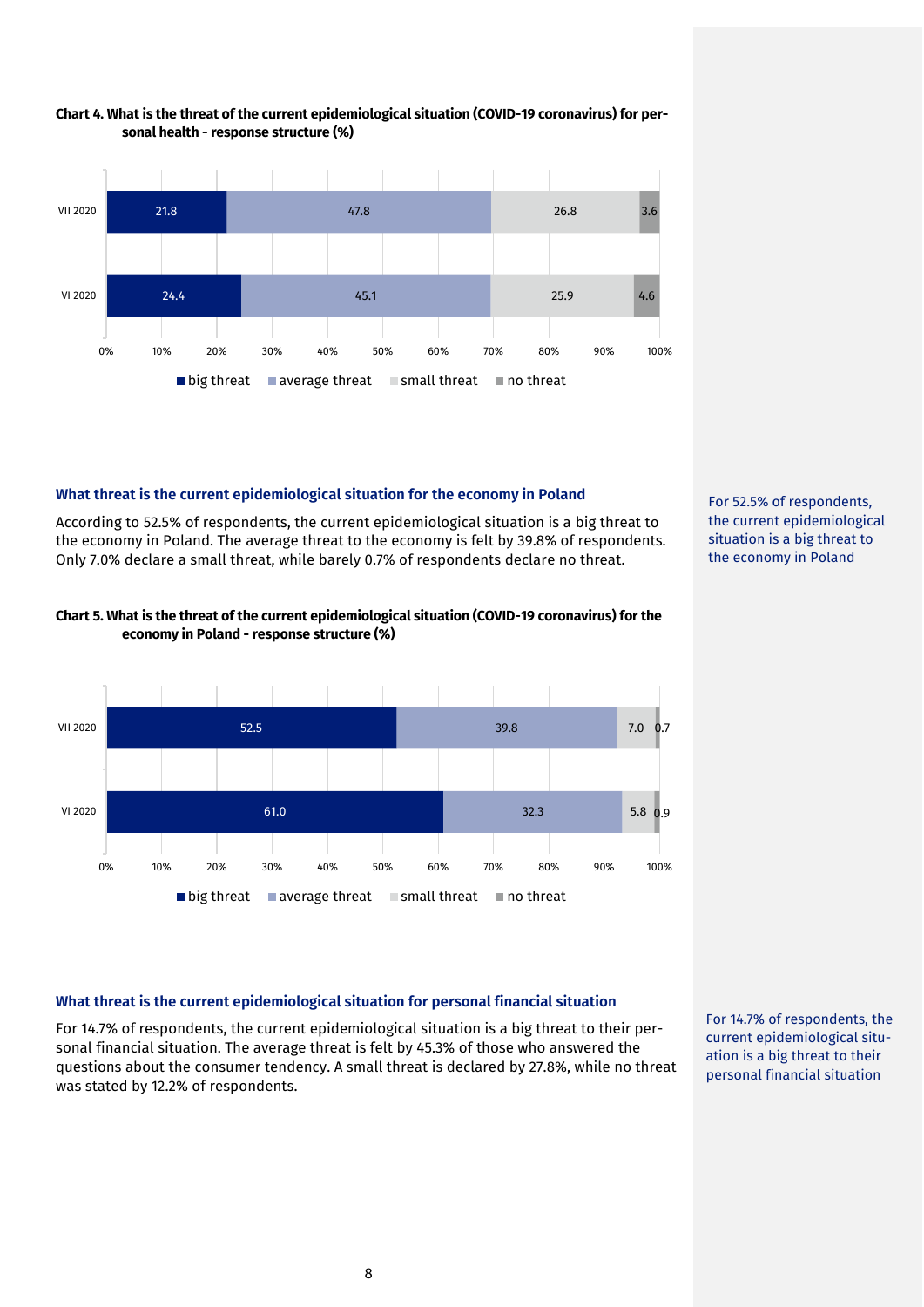

#### **Chart 6. What is the threat of the current epidemiological situation (COVID-19 coronavirus) for your personal financial situation - structure of responses (%)**

#### **What threat is the current epidemiological situation for everyday life in the local community**

For 13.8% of respondents, the current epidemiological situation is a big threat to everyday life in the local community. The average threat is felt by 51.8 of those who answered the questions about the consumer tendency. 31.0% declare a small threat, while only 3.4% of respondents declare no threat.

#### **Chart 7. What is the threat of the current epidemiological situation (COVID-19 coronavirus) for everyday life in your local community - response structure (%)**



For 13.8% of respondents, the current epidemiological situation is a big threat to everyday life in the local community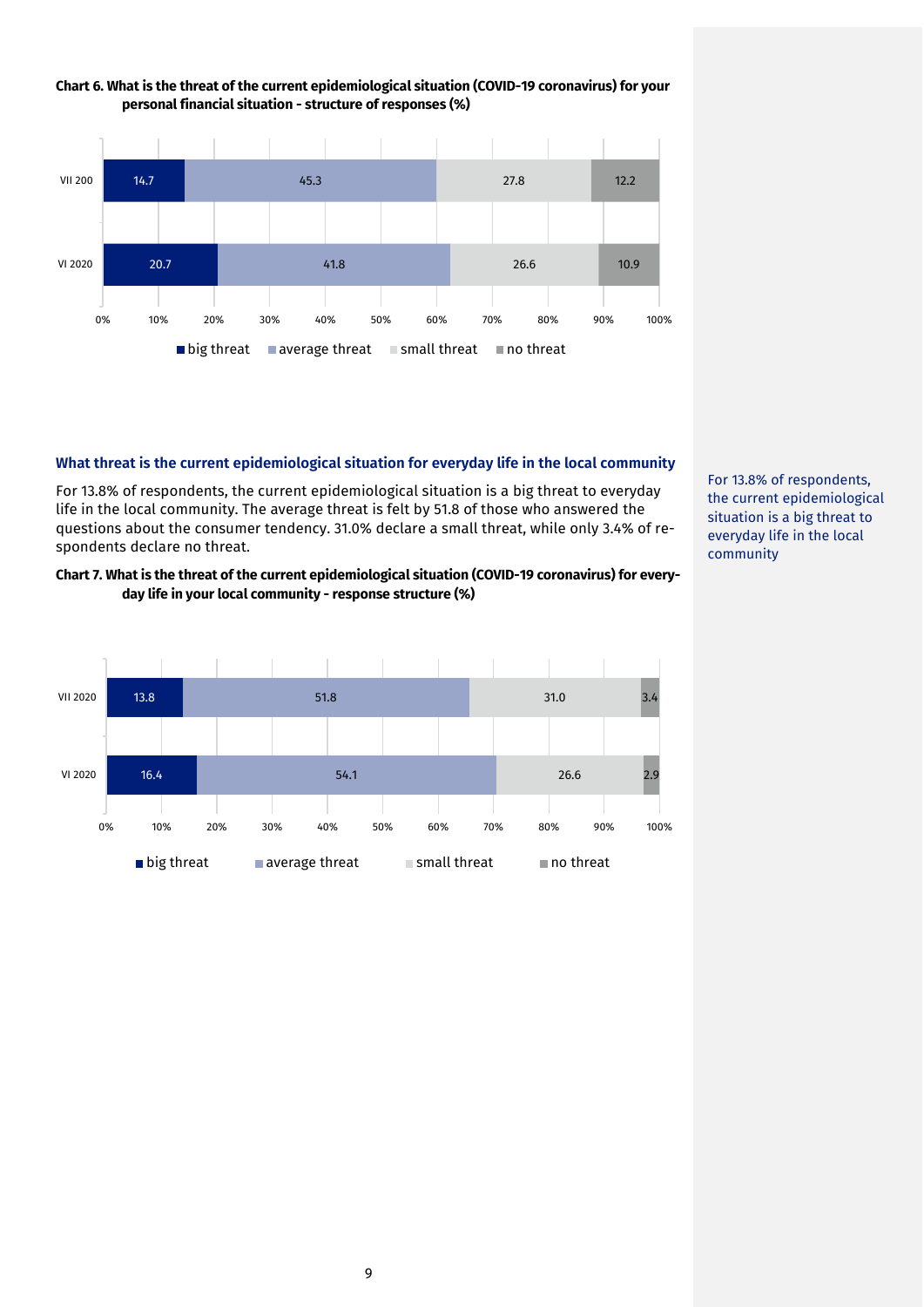#### **Table 1. Additional questions (response rates) - epidemiological situation (COVID-19 coronavirus threat)**

| SPECIFICATION                                                                              |                                             | May  | June | July |
|--------------------------------------------------------------------------------------------|---------------------------------------------|------|------|------|
| What impact did the current epidemiologi-                                                  | significant                                 | 46.0 | 38.1 | 28.5 |
| cal situation have on your responses                                                       | moderate                                    | 47.0 | 50.8 | 56.1 |
| (COVID-19 coronavirus)?                                                                    | none                                        | 7.0  | 11.1 | 15.4 |
| In connection with the current epidemiolog-                                                | definitely yes                              | 5.7  | 6.1  | 4.0  |
| ical situation (COVID-19 coronavirus), are                                                 | possible                                    | 14.2 | 10.6 | 12.4 |
| you afraid of losing your job or stopping<br>your own business?                            | rather not                                  | 21.9 | 20.2 | 19.4 |
|                                                                                            | no                                          | 15.0 | 21.0 | 25.0 |
|                                                                                            | I have no opinion                           | 1.6  | 1.2  | 1.0  |
|                                                                                            | not applicable (for non-<br>working people) | 41.7 | 40.9 | 38.2 |
| What threat do you think is the current epi-                                               | big threat                                  | 42.8 | 31.2 | 27.9 |
| demiological situation (COVID-19 corona-<br>virus) for the health of the population of Po- | average threat                              | 46.7 | 49.9 | 52.5 |
| land as a whole?                                                                           | small threat                                | 9.3  | 17.1 | 17.8 |
|                                                                                            | no threat                                   | 1.2  | 1.8  | 1.8  |
| What threat do you think is the current epi-                                               | big threat                                  | 34.2 | 24.4 | 21.8 |
| demiological situation (COVID-19 corona-<br>virus) for your personal health?               | average threat                              | 41.4 | 45.1 | 47.8 |
|                                                                                            | small threat                                | 21.5 | 25.9 | 26.8 |
|                                                                                            | no threat                                   | 2.9  | 4.6  | 3.6  |
| What threat do you think is the current epi-                                               | big threat                                  | 78.2 | 61.0 | 52.5 |
| demiological situation (COVID-19 corona-<br>virus) for the economy in Poland?              | average threat                              | 19.0 | 32.3 | 39.8 |
|                                                                                            | small threat                                | 2.4  | 5.8  | 7.0  |
|                                                                                            | no threat                                   | 0.4  | 0.9  | 0.7  |
| What threat do you think is the current epi-                                               | big threat                                  | 29.3 | 20.7 | 14.7 |
| demiological situation (COVID-19 corona-<br>virus) for your personal financial situation?  | average threat                              | 42.6 | 41.8 | 45.3 |
|                                                                                            | small threat                                | 19.8 | 26.6 | 27.8 |
|                                                                                            | no threat                                   | 8.3  | 10.9 | 12.2 |
| What threat do you think is the current epi-                                               | big threat                                  | 29.1 | 16.4 | 13.8 |
| demiological situation (COVID-19 corona-<br>virus) for everyday life in your local commu-  | average threat                              | 51.0 | 54.1 | 51.8 |
| nity?                                                                                      | small threat                                | 17.9 | 26.6 | 31.0 |
|                                                                                            | no threat                                   | 2.0  | 2.9  | 3.4  |

In case of quoting Statistics Poland data, please provide information: "Source of data: Statistics Poland", and in case of publishing calculations made on data published by Statistics Poland, please include the following disclaimer: "Own study based on figures from Statistics Poland".